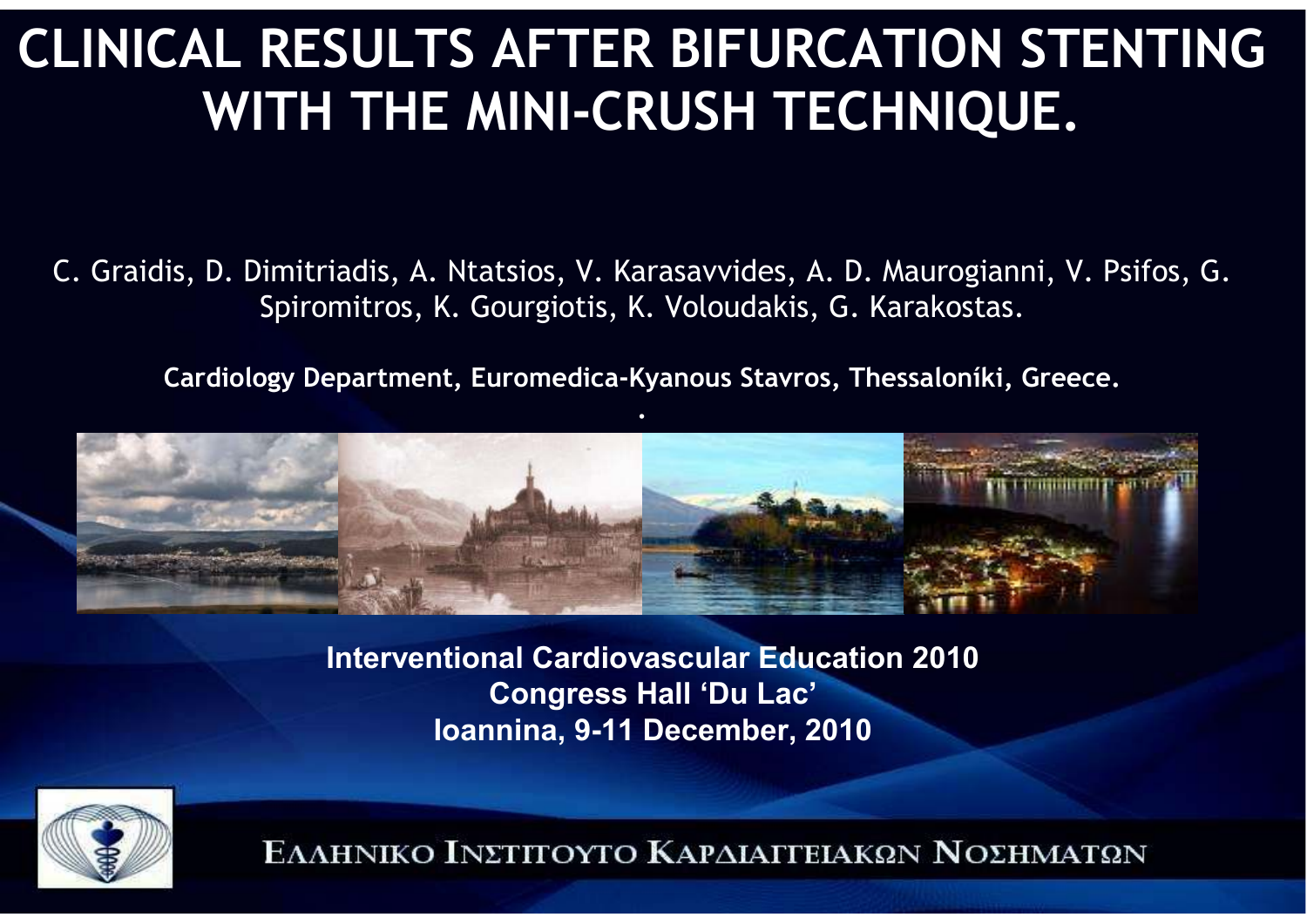# *Background and Objectives*

**The best option on the treatment of coronary bifurcation lesions is a subject of considerable debate. However, recent evidencesuggests that bifurcation lesions might be treated with implantation of drug-eluting stents on both branches using the Mini – Crush Technique with a low rate of major adverse cardiac event and restenosis.**

**We sought to evaluate the clinical outcome in patients with bifurcation lesions treated with this technique.**

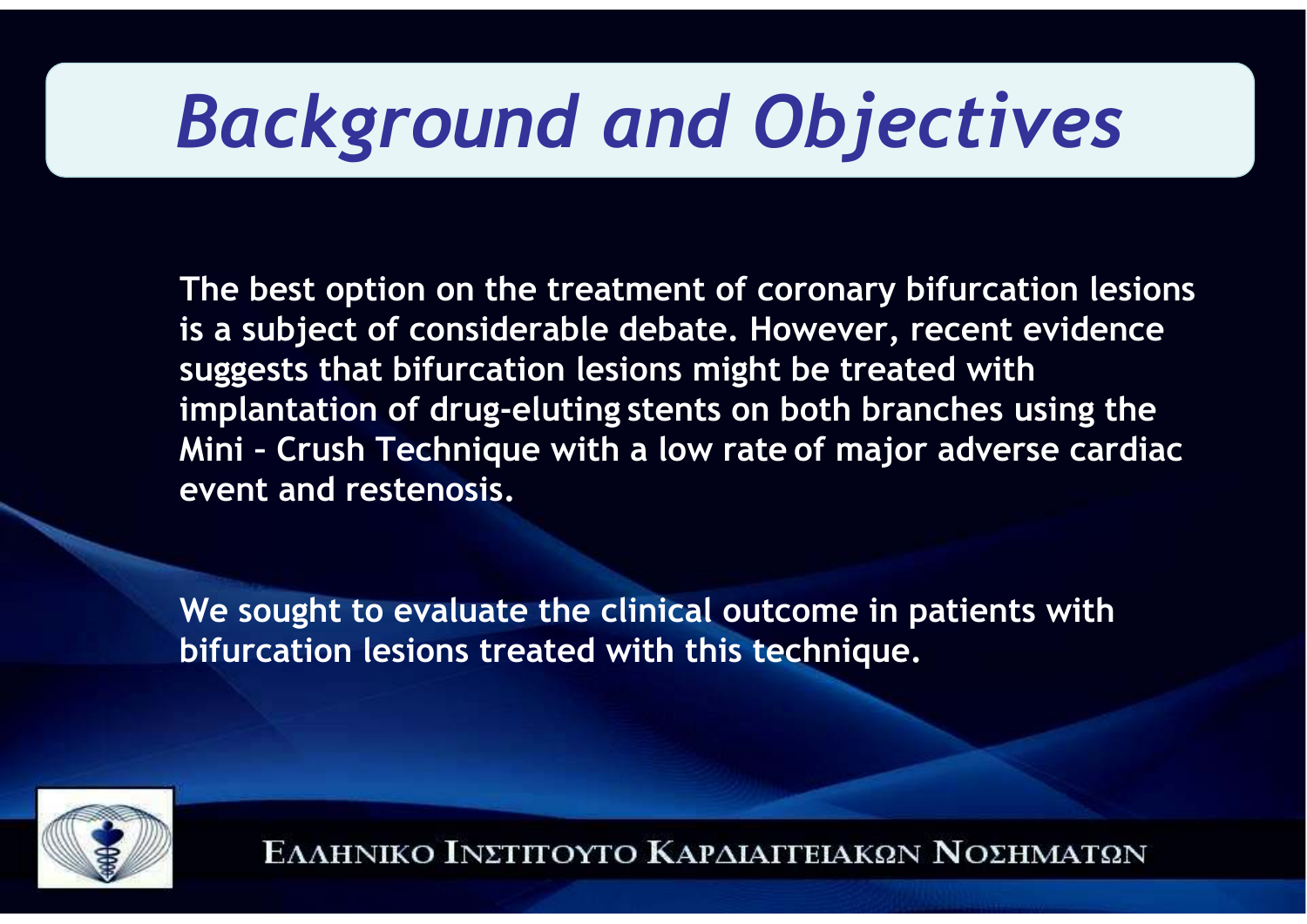

**Clinical and angiographic data were analysed from 32 patients, who were treated percutaneously for bifurcation lesions with drug – eluting stent implantation using the mini-crush technique, between January 2008 and May 2010.**

**We recorded the occurrence of major adverse cardiac events (MACE), defined as death from all causes, myocardial infarction (MI), or target lesion revascularization (TLR).** 

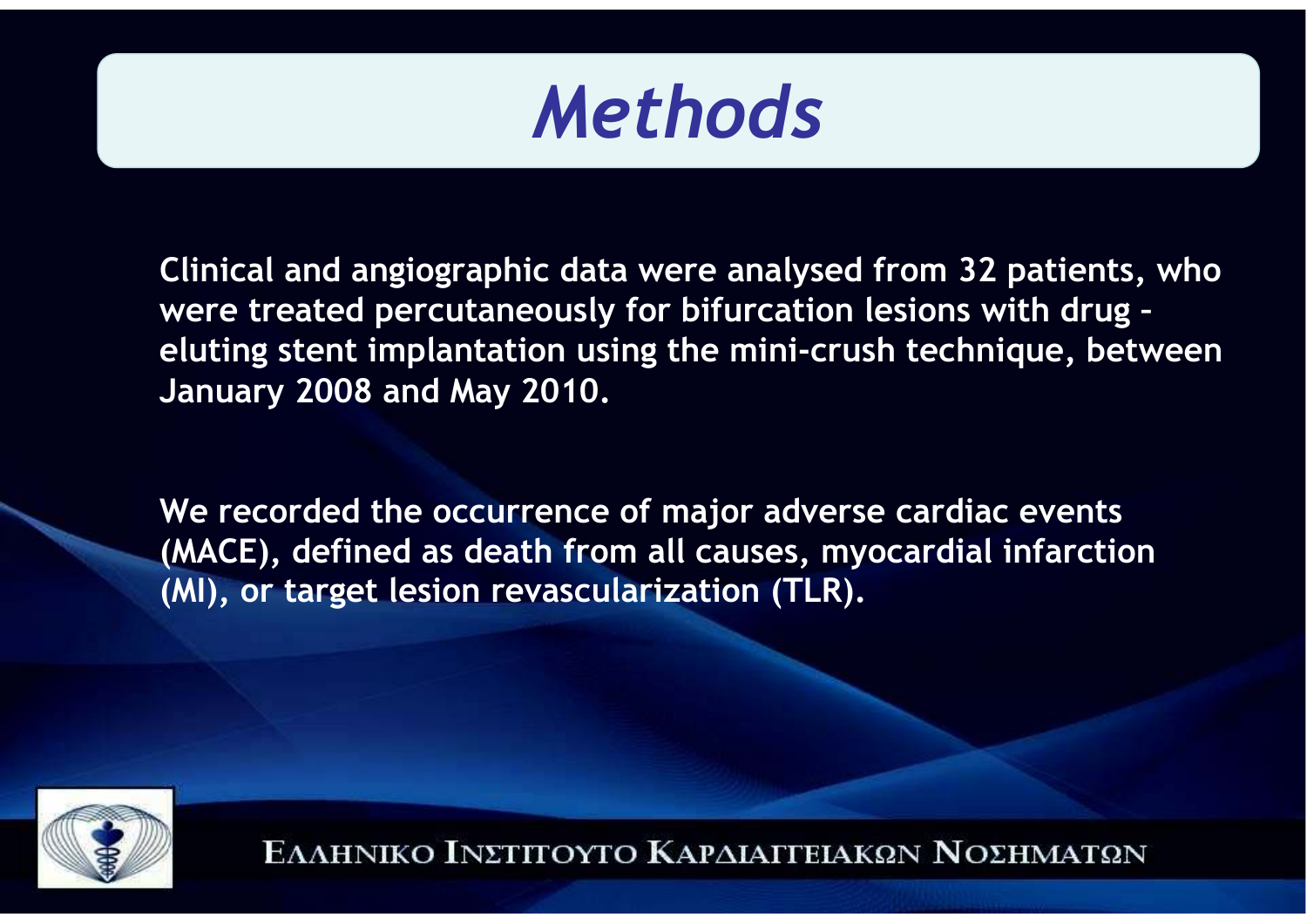### *Mini-Crush Technique*

**A stent is positioned in the side branch (SB) with 1 – 2 mm protruding into the main branch (MB) and another stent is positioned in the MB. The sidebranch (SB) stent is deployed and if angiography shows no downstream dissection, the SB balloon and wire are removed. The MB stent is deployed, and as a result a minimal length of the SB stent is crushed. Two-step kissing involves first a high pressure post-dilation of the SB ostium with a noncompliant balloon 0.25 mm smaller in diameter than nominal SB diameter, and then the final kissing balloon post-dilation with simultaneous inflation of a SB and a MB balloon typically to about 8 to 10 atm, to correct any stent distortion. The balloon diameters for kissing post-dilation should be sized to each downstream branch vessel diameter.**

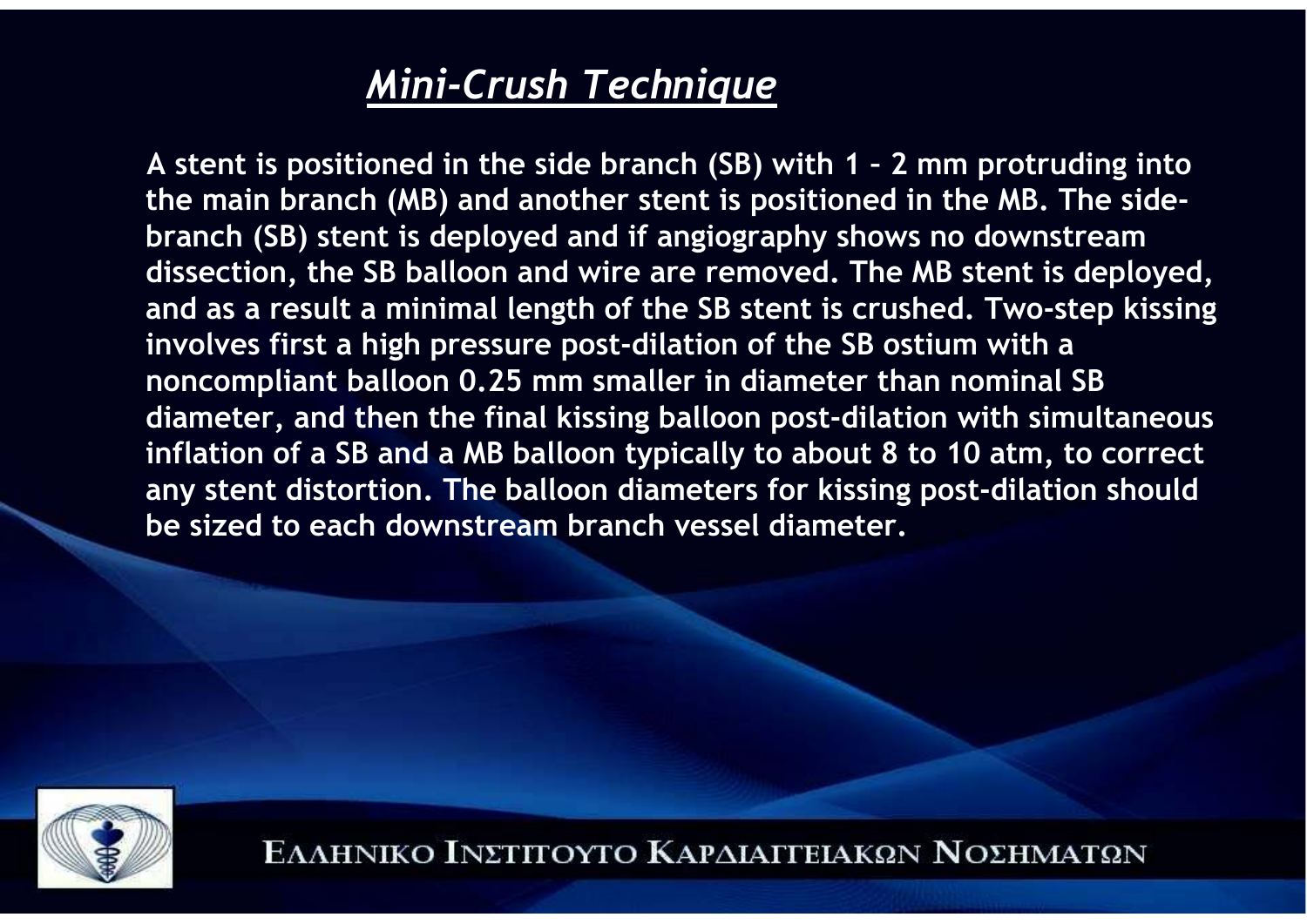

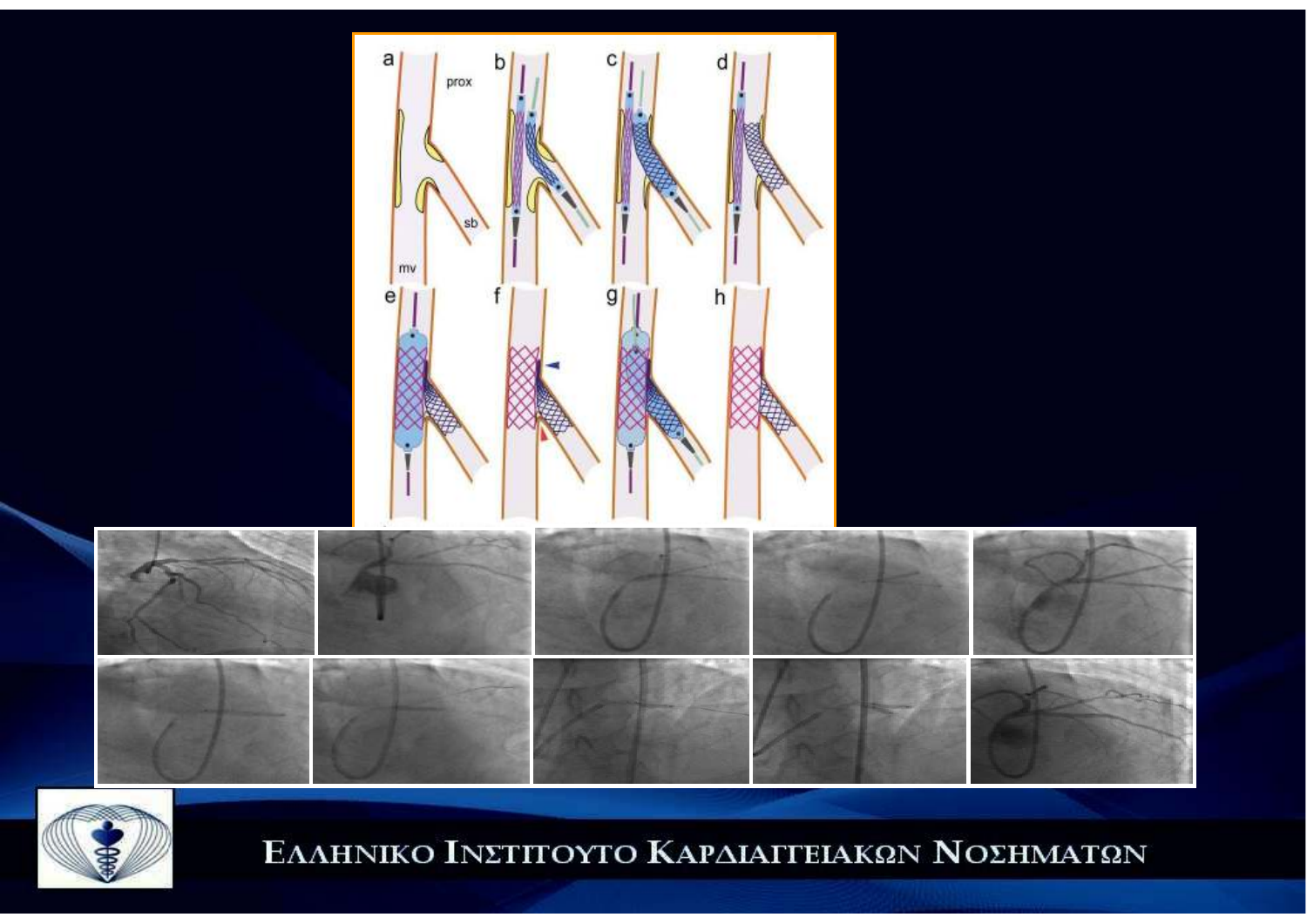## *Results*

| <b>Clinical Characteristics</b> |                      |
|---------------------------------|----------------------|
| Mean Age (years)                | 63 (range: 44 to 77) |
| Men $(\%)$                      | 72                   |
| Diabetes Mellitus (%)           | 18.7                 |
| Hypertension (%)                | 50                   |
| Dyslipidemia (%)                | 34.4                 |
| Current smokers (%)             | 25                   |
| Previous CABG (%)               | 12.5                 |
| Previous PCI (%)                | 15.6                 |

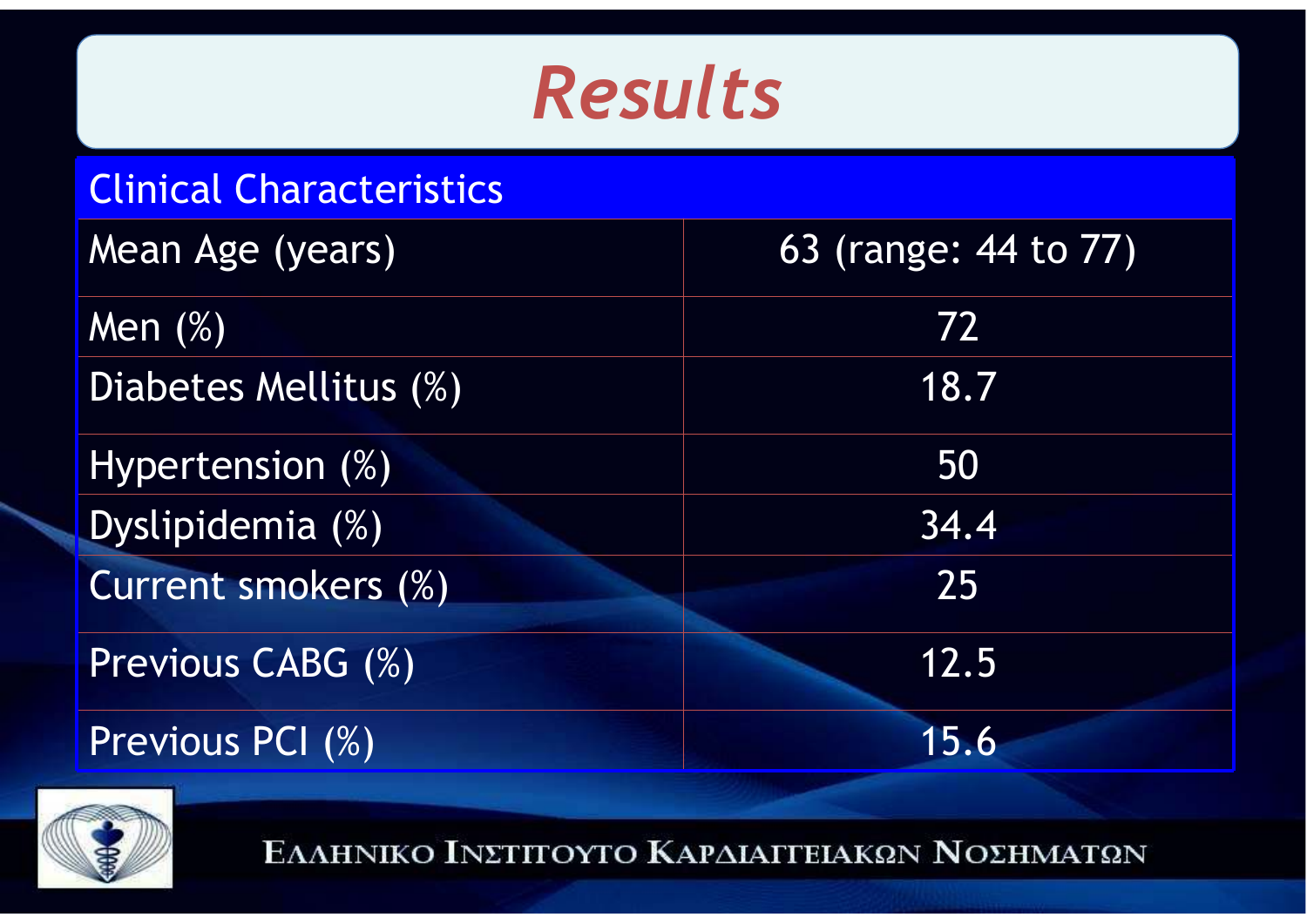

#### PCI Data

| Main vessel                                           |                                       |
|-------------------------------------------------------|---------------------------------------|
| Average number of stents $\pm$ St Dev                 | $1.26 \pm 0.5$ (range: 1-3)           |
| Mean stented length (mm)                              | 28.2±14.6mm (range: 12-74mm)          |
| Mean stent diameter (mm)                              | $2.9\pm0.4$ mm (range: 3.5-2.25mm)    |
| Side Branch                                           |                                       |
| Average number of stents $\pm$ St Dev                 | $1.22 \pm 0.6$ (range: 1-4)           |
| Mean stented length (mm)                              | $22.9 \pm 16.1$ mm (range: 12-87mm)   |
| Mean stent diameter (mm)                              | $2.4\pm0.2$ mm (range: $3.0-2.25$ mm) |
| Final kissing balloon performed in 96.9% of the cases |                                       |
| 1.4 $\pm$ 0.6 vessels treated per patient             |                                       |

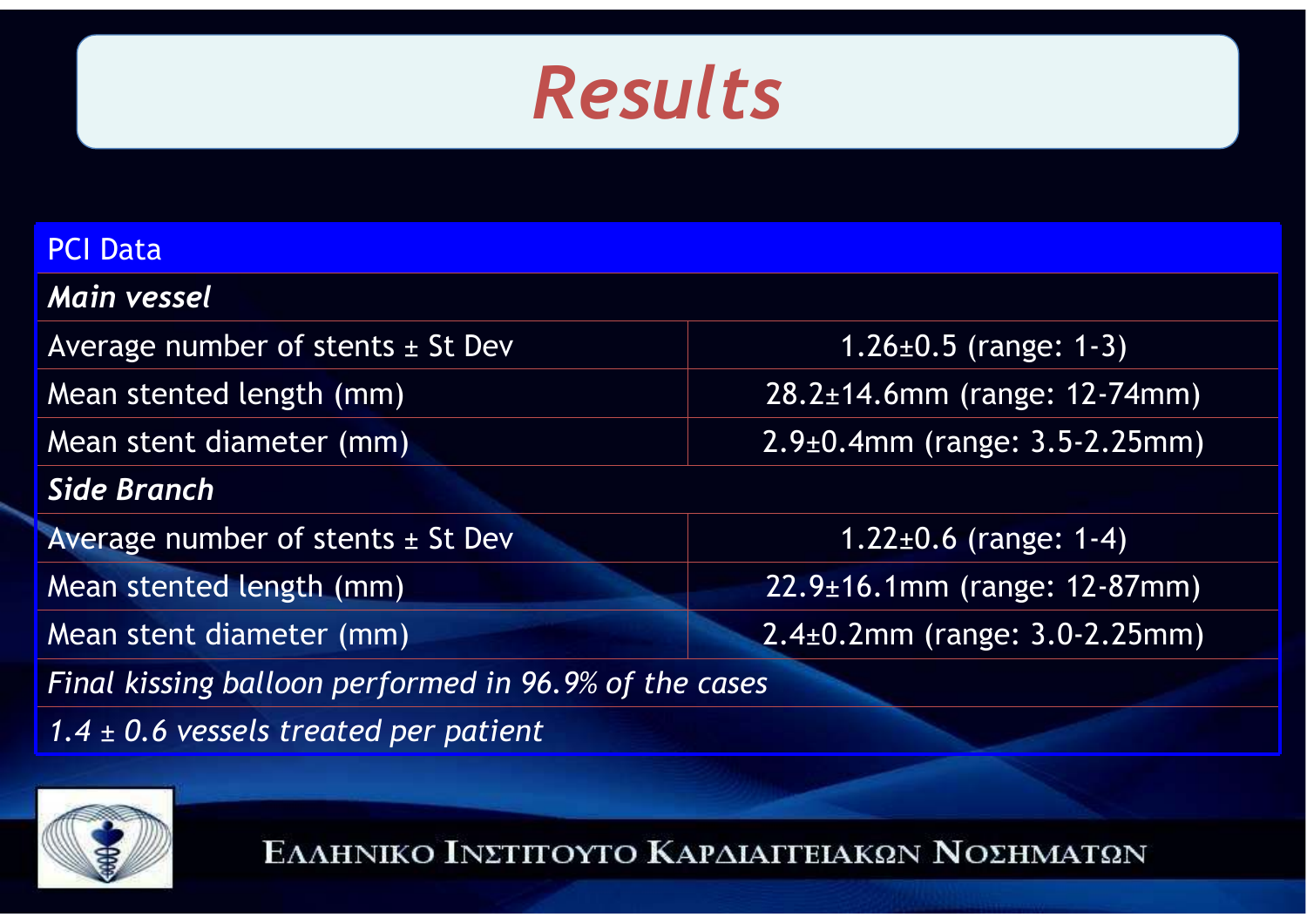

**During a clinical follow-up period of 15.3 ± 10.2 months (range: 5 - 33) there have been:**

- $\bullet$ **no deaths or myocardial infarctions**
- $\frac{1}{2}$  **1 patient required repeat percutaneous revascularisation for instent restenosis**
- $\frac{1}{2}$ **1 patient had an ischaemic cerebrovascular accident**